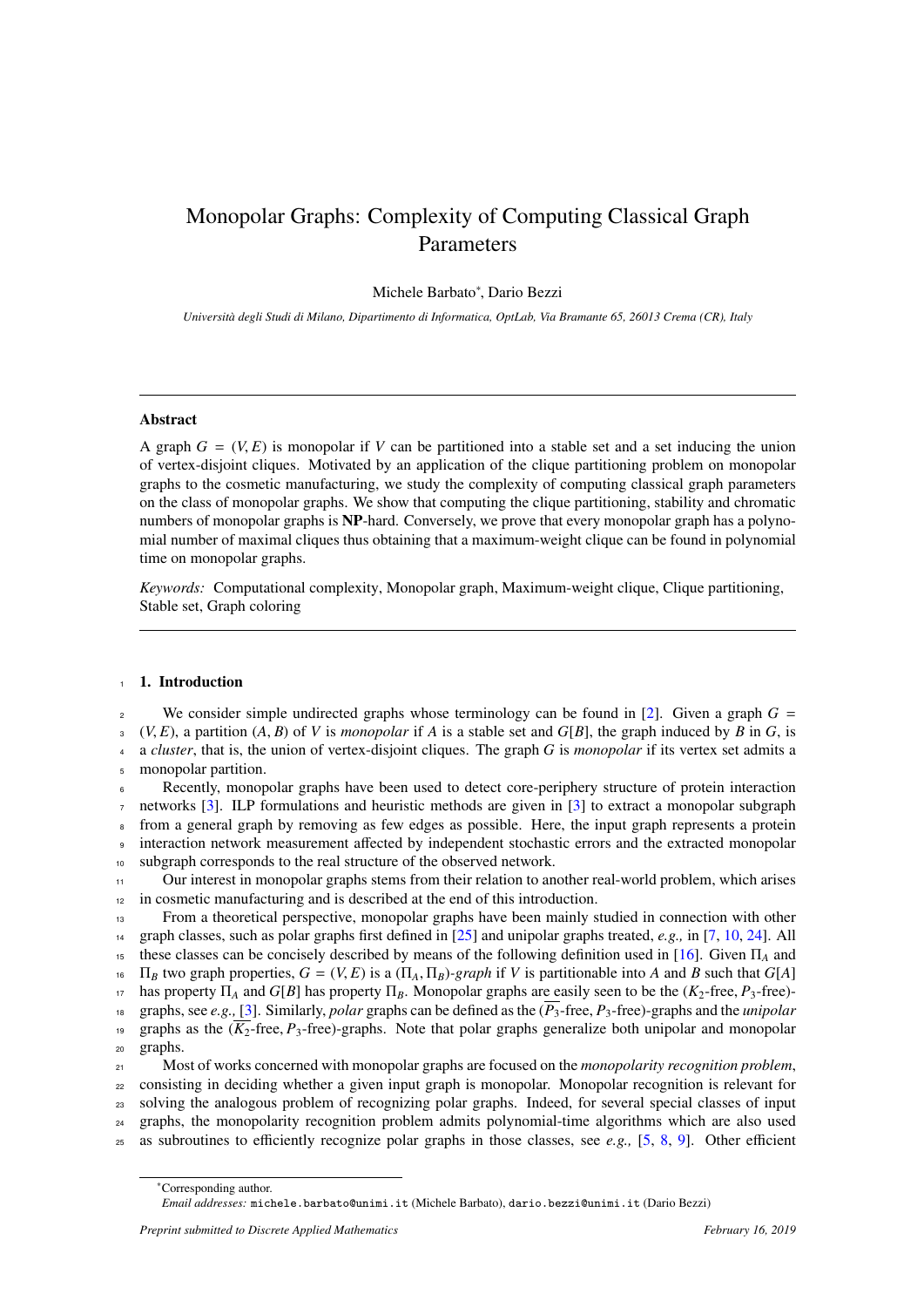<sup>26</sup> algorithms for monopolarity recognition are given if the number of maximal cliques in the cluster induced

<sup>27</sup> by a monopolar partition is treated as a fixed parameter [\[16\]](#page-7-6), for superclasses of chair-free and hole-free

<sup>28</sup> input graphs, and for classes of input graphs with bounded clique- or tree-width, see [\[18\]](#page-7-10) and the references

<sup>29</sup> therein. On the other hand, the results in [\[11\]](#page-7-11) imply that it is  $NP$ -complete to recognize (mono)polar graphs <sup>30</sup> in general and the same holds for (mono)polar recognition of *K*3-free input graphs [\[6,](#page-7-12) [17\]](#page-7-13) and *K*3-free planar

 $_{31}$  input graphs of maximum degree three [\[18\]](#page-7-10).

<sup>32</sup> The NP-completeness of recognizing (mono)polar graphs contrasts with the fact that unipolar graphs can be recognized in polynomial time, as shown in [\[7,](#page-7-3) [10,](#page-7-4) [24\]](#page-7-5). In fact, [\[10\]](#page-7-4) also shows that unipolar graphs are perfect (see *e.g.,* [\[15,](#page-7-14) Sect. 9.2] for the definition of perfect graphs). Hence it is well-known [\[15,](#page-7-14) Chapt. 9] that the stability, chromatic, clique and clique partitioning numbers of unipolar graphs can be computed in polynomial time and, to this end, specific combinatorial algorithms exploiting the unipolar 37 structure are provided in [\[10\]](#page-7-4).

<sup>38</sup> Conversely, little seems to be known about the complexity of determining the same four parameters <sup>39</sup> on monopolar graphs. In particular, a polynomial-time algorithm for the stability number is guaranteed <sup>40</sup> to exist in monopolar 2*P*3-free graphs, see [\[19\]](#page-7-15), while [\[22\]](#page-7-16) provides efficient combinatorial algorithms for <sup>41</sup> computing the clique and stability numbers of (mono)polar graphs which are trivially perfect, as defined 42 in  $[14]$ .

<sup>43</sup> *Contribution.* We contribute to the investigation on the complexity of computing classical graph param-<sup>44</sup> eters on monopolar graphs. We prove that determining the clique partitioning, stability and chromatic <sup>45</sup> numbers on monopolar graphs is NP-hard. The NP-hardness of the chromatic number computation is de-<sup>46</sup> rived from the NP-completeness of the 3-Colorability problem on monopolar graphs. The NP-hardness of  $47$  computing the clique partitioning number is proven along with the **NP**-hardness of recognizing a positive <sup>48</sup> clique partitioning-stability number gap on monopolar graphs. All these complexity results are obtained by <sup>49</sup> reductions of classical NP-complete problems and involve graphs whose vertex set is explicitly partitioned <sup>50</sup> in a monopolar fashion. Hence they hold even if a monopolar partition is known. Clearly, they also extend  $51$  to the more general class of polar graphs and to the weighted versions of the considered problems. Subse-<sup>52</sup> quently, we prove that the Max-Weight Clique problem can be solved in polynomial time on monopolar 53 graphs. We derive this latter result from a more general one, namely, that  $(K_m$ -free,  $P_3$ -free)-graphs have a polynomial number of maximal cliques for every fixed  $m > 1$ . polynomial number of maximal cliques for every fixed  $m \geq 1$ .

 *A Monopolar Graph Model for Manufacturing.* We conclude the introduction by describing the afore- mentioned real-world problem that can be modelled by means of monopolar graphs. The problem, which we call Partitioning-Covering, is as follows. We are given a set of *ingredients N*, a set of *containers*  $C = \{C_1, \ldots, C_k\}$  with  $C_i \subseteq N$  for every  $i \in \{1, \ldots, k\}$  and a set of *d* cosmetic products, each obtained by<br>59 combining ingredients in the containers. Let  $P_i \subseteq N$  be the set of ingredients needed for making produ combining ingredients in the containers. Let  $P_j \subseteq N$  be the set of ingredients needed for making product *j* ∈ {1,...,*d*} and  $\mathcal{P} = \{P_1, \ldots, P_d\}$ . The goal is to decide whether there exists a partition of *C* into *d*<br>51 subsets  $S_1, \ldots, S_d$  such that  $P_i \subseteq \bigcup_{c \in S} C$  for every  $i = 1, \ldots, d$ . The sets *N*, *C* and  $\$ s<sub>1</sub> subsets *S*<sub>1</sub>, ..., *S*<sub>*d*</sub> such that *P*<sub>*j*</sub> ⊆  $\bigcup_{C \in S_j} C$  for every *j* = 1, ..., *d*. The sets *N*, *C* and *P* define a *feasible*<br>instance of the PARTITIONING-Coverant problem whenever such a partition ex <sup>62</sup> instance of the PARTITIONING-COVERING problem whenever such a partition exists.

<sup>63</sup> By definition, a feasible instance of the Partitioning-Covering problem admits an assignment of each container to exactly one product. The covering condition  $P_j \subseteq \bigcup_{C \in S_j} C$  for every  $j = 1, \ldots, d$  guarantees<br>that every product can be obtained by using the ingredients in its assigned containers. The partitioning <sup>65</sup> that every product can be obtained by using the ingredients in its assigned containers. The partitioning <sup>66</sup> condition is imposed because every product requires a series of time-consuming tasks to be performed on 67 its assigned containers. Hence we assume that an ingredient in a container assigned to product *j* ∈ {1, ..., *d*} cannot be used to make product  $l \neq i$ , even if it is not present in *P*. cannot be used to make product  $\ell \neq j$ , even if it is not present in  $P_j$ .<br>  $I$  et *I* be an instance of the PARTITIONING-COVERING problem define

<sup>69</sup> Let *I* be an instance of the Partitioning-Covering problem defined by *N*, C and P as above. We model *I* as a monopolar graph  $G_I = (V_I, \mathcal{E}_I)$  as follows. The vertex set  $V_I$  is given by the union of two sets *A* and *B*<br>zetable that *A* contains a vertex vector each element of  $C \in C$  and *B* contains a vertex vector pair *γ*<sub>1</sub> such that *A* contains a vertex *v<sub>C</sub>* for each element of *C* ∈ *C* and *B* contains a vertex *v<sub>i,</sub>P* for every pair {*i*, *P*} with *i* ∈ *N* and *P* ∈ *P* such that *i* ∈ *P*. The edge set  $\mathcal{E}_I$  is obtaine *n*<sub>2</sub> with *i* ∈ *N* and *P* ∈  $P$  such that *i* ∈ *P*. The edge set  $\mathcal{E}_I$  is obtained by linking  $v_C$  and  $v_{i,P}$  whenever *i* ∈ *C* ∩ *P* for some *P* ∈  $P$ . Then  $(A, P)$ *r*<sup>3</sup> for some *C* ∈ *C* and *P* ∈ *P* and by linking  $v_{i,P}$  and  $v_{j,P}$  whenever *i*, *j* ∈ *P* for some *P* ∈ *P*. Then  $(A, B)$  is a monopolar partition of  $V_I$ , since *A* is a stable set and  $G_I[B]$  is a cluster whose  $\tau$ <sup>4</sup> is a monopolar partition of  $\mathcal{V}_I$ , since *A* is a stable set and  $\mathcal{G}_I[B]$  is a cluster whose maximal cliques are in  $75$  one-to-one correspondence with the elements of  $P$ .

<sup>76</sup> Proposition [1.1](#page-2-0) below reveals a relation between the Partitioning-Covering problem and the clique <sup>77</sup> partitioning number of monopolar graphs.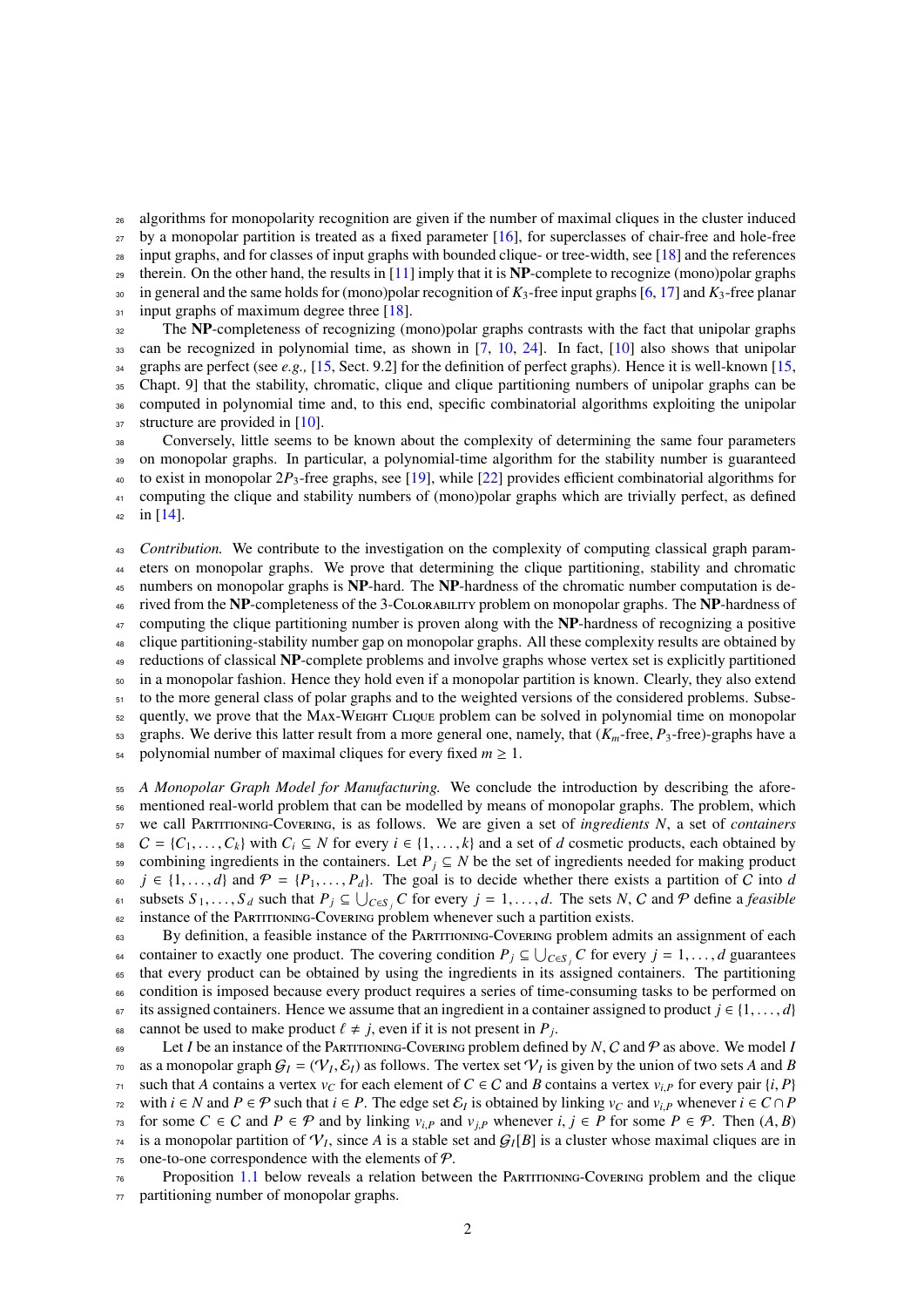<span id="page-2-0"></span> $78$  **Proposition 1.1.** Let N, C and P define an instance I of the PARTITIONING-COVERING problem and let  $G_l$  be *its corresponding graph. Then I is feasible if and only if the clique partitioning number of* G*<sup>I</sup>* <sup>79</sup> *is* |C|*.*

*Proof.* Throughout the proof we use the notation adopted in the description of  $G_I = (\mathcal{V}_I, \mathcal{E}_I)$ . We observed<br>that  $A = \{y_G : G \in \mathcal{C}\}$  is a stable set of  $G_I$  and  $(A, B)$  with  $B = \mathcal{V}_I \setminus A$  is a monopolar partition. 81 that  $A = \{v_C : C \in C\}$  is a stable set of  $G_I$  and  $(A, B)$  with  $B = \mathcal{V}_I \setminus A$  is a monopolar partition. For  $i \in I$ ,  $\ldots, d$ , let  $H_i$  be the maximal clique of  $G_I[B]$  corresponding to  $P_i \in \mathcal{P}$ . 82 *j* = 1, ..., *d*, let *H<sub>j</sub>* be the maximal clique of  $G_I[B]$  corresponding to  $P_j \in \mathcal{P}$ .<br>
If *I* is feasible there exists a partition  $S_J = S_J$  of *C* such that  $P_j \subset \mathcal{P}$ .

83 If *I* is feasible there exists a partition *S*<sub>1</sub>, ..., *S*<sub>*d*</sub> of *C* such that  $P_j \subseteq \bigcup_{C \in S_j} C$  for *j* = 1, ..., *d*. For  $S \subseteq C$  let  $i(C) \in \{1, \ldots, d\}$  be the unique index such that  $C \in S \times \mathbb{R}$ . We define  $K_C$ every *C* ∈ *C* let *j*(*C*) ∈ {1,...,*d*} be the unique index such that *C* ∈ *S j*(*C*). We define  $K_C$  as the subgraph<br>of *G*, induced by  $v_G$  and its neighborhood in  $H_{UCD}$ . The subgraph  $K_C$  is a clique for ever  $\epsilon_{\rm s}$  of  $\mathcal{G}_I$  induced by  $v_C$  and its neighborhood in  $H_{j(C)}$ . The subgraph  $K_C$  is a clique for every  $C \in \mathcal{C}$ . Let now  $i \in \{1, ..., d\}$  and  $i \in P_j$ . Then  $i \in C^*$  for some  $C^* \in S_j$ . Note that  $j(C^*) = j$  and  $v_{i,P_j} \in H_j$ . Then<br> $i \in K_{i,j}$ . Hence the set  $\{K_{i,j}, C \in C\}$  is a clique cover of  $G_j$ . It follows that  $G_j$  can be partitioned into at *v*<sub>*i*</sub>,  $\varphi$ <sub>*i*</sub>  $\varphi$ <sub>*i*</sub> ∈ *K*<sub>*C*</sub><sup> $\star$ </sup>. Hence the set {*K<sub>C</sub>* : *C* ∈ *C*} is a clique cover of G<sub>*I*</sub>. It follows that G<sub>*I*</sub> can be partitioned into at most [*C*] eliques. Since [*C*] = [4] and A is a stable s  $\text{cos}$  most |C| cliques. Since  $|C| = |A|$  and A is a stable set, the clique partitioning number of  $G_I$  is exactly |C|.

89 Let now K be a clique partition of  $G_I$  consisting of  $|C|$  cliques. For every  $j = 1, ..., d$ , let  $K_j \subseteq K$ <br>80 be such that every vertex of H<sub>i</sub> belongs to a clique of K<sub>i</sub>. The maximal cliques of  $G_I[B]$  are vertexbe such that every vertex of  $H_j$  belongs to a clique of  $\mathcal{K}_j$ . The maximal cliques of  $\mathcal{G}_I[B]$  are vertex-91 disjoint, so  $\mathcal{K}_j \cap \mathcal{K}_\ell = \emptyset$  for all distinct *j*,  $\ell \in \{1, ..., d\}$ . Since every vertex of *B* belongs to some clique of  $\mathcal{K}$ , we extend  $\mathcal{K}_1, ..., \mathcal{K}_d$  to a partition of  $\mathcal{K}$  by including in  $\mathcal{K}_1$ 92 of K, we extend  $\mathcal{K}_1, \ldots, \mathcal{K}_d$  to a partition of K by including in  $\mathcal{K}_1$  every clique  $K \in \mathcal{K}$  with  $K \cap B = \emptyset$ .<br>
93 From |C| = |A| and A being stable, every clique of K contains exactly one vertex of A. From  $|C| = |A|$  and *A* being stable, every clique of *K* contains exactly one vertex of *A*. It follows that 94 the sets  $S_j = \{C \in C : v_C \in K \text{ for some } K \in \mathcal{K}_j\}$  for  $j = 1, ..., d$  partition C. Let us take  $j \in \{1, ..., d\}$ <br>95 and  $i \in P$ . Vertex  $v_{i,p}$  belongs to some  $K^* \in \mathcal{K}_i$ . Hence there exists  $C^* \in C$  such that  $v_{i,p} \in K^*$  and, a and  $i \in P_j$ . Vertex  $v_{i,P_j}$  belongs to some  $K^* \in \mathcal{K}_j$ . Hence there exists  $C^* \in C$  such that  $v_{C^*} \in K^*$  and, as a concentration of  $\mathcal{L}_j$ . Then  $i \in C^* \cap P_j$ . This ansume that  $P_j \subseteq \Box$   $\Box$   $\Box$   $\Box$   $\Box$   $\Box$  s consequence,  $\{v_{C^*}, v_{i,P_j}\} \in \mathcal{E}_I$ . Then  $i \in C^* \cap P_j$ . This ensures that  $P_j \subseteq \bigcup_{C \in S_j} C$  for  $j = 1, ..., d$ . These

97 properties of  $S_1, \ldots, S_d$  prove that *I* is feasible.

## 98 2. Complexity Results

99 Throughout this section, the symbols  $\alpha(G)$ ,  $\chi(G)$  and  $\omega(G)$  respectively denote the stability, chromatic and clique number of a graph *G*. The clique partitioning number is indicated by  $\overline{\chi}(G)$  to emphasize that 100 and clique number of a graph *G*. The clique partitioning number is indicated by  $\overline{\chi}(G)$  to emphasize that it equals the chromatic number of the complement  $\overline{G}$ , see e.g., [15, Sect. 9.4]. equals the chromatic number of the complement  $\overline{G}$ , see *e.g.*, [\[15,](#page-7-14) Sect. 9.4].

#### <sup>102</sup> *2.1. NP-Hardness Results*

 *Clique Partitioning Monopolar Graphs and Related Problems.* The Partitioning-Covering problem of the introduction is easily seen to be in NP. We now prove that it is NP-complete. This, together with 105 Proposition [1.1](#page-2-0) and the monopolarity of  $G_I$  for every PARTITIONING-COVERING instance *I*, implies that it is NP-hard to compute the clique partitioning number of generic monopolar graphs.

107 Our construction relies on a reduction from the well-known SET Covering problem. An instance of the 108 SET COVERING problem is a triple  $(\mathcal{U}, \mathcal{T}, \ell)$  where  $\mathcal{U}$  is a set,  $\mathcal{T}$  is a collection of *k* subsets of  $\mathcal{U}$  such that  $|\cdot|_{T \cap \mathcal{T}} T = \mathcal{U}$  and  $\ell \le k$  is a positive integer. A subset  $\mathcal{T}' \subseteq \mathcal{T}$ <sup>109</sup>  $\bigcup_{T \in \mathcal{T}} T = \mathcal{U}$  and  $\ell \leq k$  is a positive integer. A subset  $\mathcal{T}' \subseteq \mathcal{T}$  such that  $\bigcup_{T \in \mathcal{T}'} T = \mathcal{U}$  is said to *cover*  $\mathcal{U}$ ,<br>and it is called a *feasible cover* if it additionally satisfies  $|\math$ and it is called a *feasible cover* if it additionally satisfies  $|T'| \leq \ell$ . Deciding whether a generic instance of the SET Covering problem has a feasible cover is **NP**-complete [12, p. 222] 111 the SET COVERING problem has a feasible cover is  $NP$ -complete  $[12, p. 222]$  $[12, p. 222]$ .

112 Given a SET Covering instance  $J = (\mathcal{U}, \mathcal{T}, \ell)$  as above, we construct an instance of the PARTITIONING-<br>113 Covering problem described in the introduction as follows. First, let  $E = \{e_1, \dots, e_{k-\ell}\}\$  be a set of dummy 113 Covering problem described in the introduction as follows. First, let  $E = \{e_1, \ldots, e_{k-\ell}\}$  be a set of dummy elements such that  $e_i \notin U$  for  $i = 1, \ldots, k-\ell$ . We define ingredients  $N = U \cup E$ , containers  $C = \{T \cup E : T \in E\}$ t<sup>114</sup> elements such that *e<sub>i</sub>* ∉ **U** for *i* = 1, ..., *k*−*l*. We define ingredients *N* = **U**∪*E*, containers *C* = {*T*∪*E* : *T* ∈  $\overline{T}$ } and  $P = \{U, \{e_i\} : i = 1, ..., k - l\}$ . Let *I<sub>t</sub>* be the PARTITIONING-COVERING i 115 T} and  $P = \{U, \{e_i\}: i = 1, \ldots, k - \ell\}$ . Let *I<sub>J</sub>* be the PARTITIONING-COVERING instance defined by *N*, *C* and  $P$ .<br><sup>116</sup> We observe that the size of *I<sub>J</sub>* is polynomial in the size of *J*. We observe that the size of  $I_J$  is polynomial in the size of  $J$ .

<span id="page-2-1"></span><sup>117</sup> Lemma 2.1. *Instance J has a feasible cover if and only if I<sup>J</sup> is feasible. Thus, the* Partitioning-Covering <sup>118</sup> *problem is* NP*-complete.*

*Proof.* It is not restrictive to assume that a feasible cover  $T'$  of *J* consists of  $\ell$  elements of  $\mathcal{T}$ . Let  $\mathcal{T} \setminus \mathcal{T}' = T$ .

<sup>120</sup> {*T*<sub>1</sub>, . . . *T*<sub>*k*− $\ell$ </sub>}. We consider the partition of *C* given by the sets *S*<sub>*i*</sub> = {*T*<sub>*i*</sub> ∪ *E*} for every *i* = 1, . . . , *k* −  $\ell$  and  $S$  *k*− $\ell$ <sub>*i*</sub>+1</sub> to *U*. Then *I<sub>I</sub>* is <sup>121</sup>  $S_{k-\ell+1} = \{T \cup E : T \in \mathcal{T}'\}$ . We assign  $S_i$  to  $\{e_i\}$  for every  $i = 1, ..., k - \ell$  and  $S_{k-\ell+1}$  to U. Then *I<sub>J</sub>* is feasible since  $|\mathcal{P}| = k - \ell + 1$  and  $\mathcal{T}'$  covers  $\mathcal{U}$ .

feasible since  $|\mathcal{P}| = k - \ell + 1$  and T' covers U. 123 Conversely, if  $I_J$  is feasible, C is partitioned so that every part is assigned to exactly one element of P.

124 Let *S* ⊆ *C* be the part assigned to *U* in such a partition. Since  $|C| = k$  and  $|E| = k - \ell$  then *S* contains at most  $\ell$  sets  $C_1, \ldots, C_h$  of *C* with  $h \leq \ell$ . Finally,  $\mathcal{T}' = \{T_1, \ldots, T_h\}$  defined by  $T_i = C_i \setminus E$ 

at most  $\ell$  sets  $C_1, \ldots, C_h$  of C with  $h \leq \ell$ . Finally,  $\mathcal{T}' = \{T_1, \ldots, T_h\}$  defined by  $T_i = C_i \setminus E$  for every<br>i.e.  $i \in \{1, \ldots, h\}$  is a feasible cover of L since  $T_i \subseteq \mathcal{T}$  and  $e_i \notin \mathcal{U}$  for  $i-1, \ldots, k-\ell$  so  $\$ *i i* ∈ {1, ..., *h*} is a feasible cover of *J*, since  $T_i \subseteq T$  and  $e_j \notin U$  for  $j = 1, ..., k - \ell$ , so  $T'$  covers  $U$ . Hence

127 the PARTITIONING-COVERING problem is NP-complete.

 $\Box$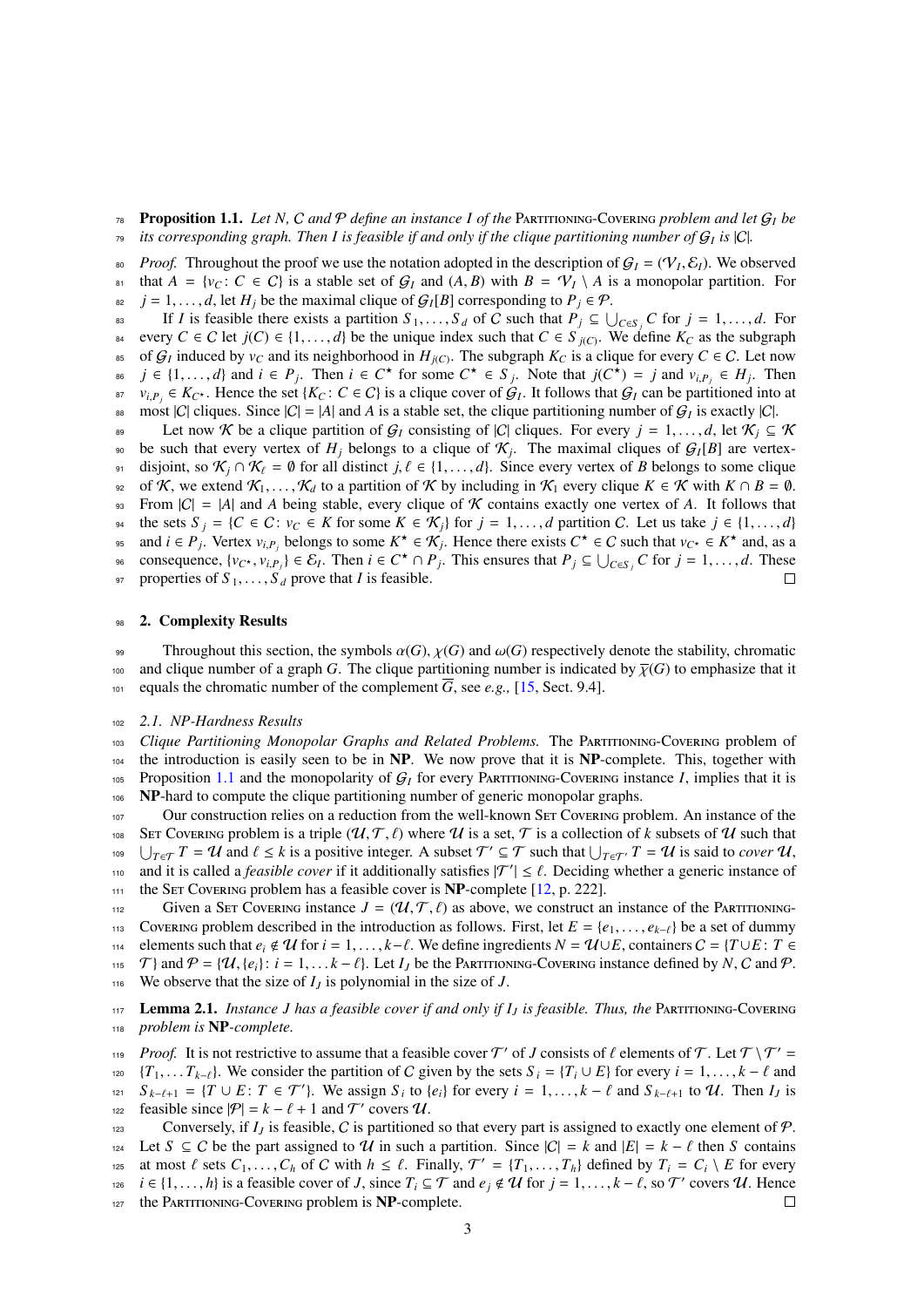## <sup>128</sup> Proposition 2.2. *Computing the clique partitioning number on the class of monopolar graphs is* NP*-hard.*

 $129$  *Proof.* Immediate from Proposition [1.1](#page-2-0) and Lemma [2.1,](#page-2-1) the graph  $G_I$  being monopolar for every PARTITIONING-<sup>130</sup> Covering instance *I*, as proven in the introduction.

131 The specific structure of instance  $I_J$  constructed for the proof of Lemma [2.1](#page-2-1) also allows us to prove that 132 it is **NP**-hard to determine whether  $\overline{\chi}(G) = \alpha(G)$  for a monopolar graph *G*. This latter problem has been<br>133 shown to be **NP**-hard on generic graphs in [4]. For next proposition, we adapt the proof of [4]. shown to be NP-hard on generic graphs in [\[4\]](#page-7-19). For next proposition, we adapt the proof of [4].

**134 Proposition 2.3.** *Deciding whether*  $\overline{\chi}(G) = \alpha(G)$  *for a generic monopolar graph G is* **NP**-*hard even if 135 some minimum stable set of G is known.* some minimum stable set of G is known.

136 *Proof.* Given an instance  $J = (\mathcal{U}, \mathcal{T}, \ell)$  of the SET COVERING problem, let  $I_J$  be the PARTITIONING-COVERING is instance constructed as above, with C its set of containers. Let also  $G_L = (\mathcal{V}_L, \mathcal{S}_L)$  be the gr instance constructed as above, with C its set of containers. Let also  $G_l$  =  $(\mathcal{V}_l, \mathcal{E}_l)$  be the graph corre-<br>sponding to *I<sub>z</sub>* as described in the introduction. Clearly  $G_t$  has size polynomial in the size of *I*. sponding to  $I_J$  as described in the introduction. Clearly,  $G_{I_J}$  has size polynomial in the size of *J*. Moreover,  $V_{I_J}$  has a monopolar partition  $(A, B)$  with every vertex in *A* corresponding to an element of *C* and  $\alpha$ , every maximal clique of  $G_J$  [R] corresponding to an element of  $P$ . In particular  $G_J$  has a vertex in every maximal clique of  $G_{I_J}[B]$  corresponding to an element of P. In particular,  $G_{I_J}$  has a vertex in *B* for 141 every set  $\{e_i\}$  with  $i = 1, ..., k - \ell$ . We call *F* the set of these vertices. Then *A* ∪ *F* induces a complete<br>142 bipartite subgraph of  $G_i$ . From  $\ell > 1$  we get  $|F| < |A| - 1$ . By construction, every vertex in the ma bipartite subgraph of  $G_J$ . From  $\ell \ge 1$  we get  $|F| \le |A| - 1$ . By construction, every vertex in the maximal  $\ell$  covers  $G$ ,  $[R]$  corresponding to  $H$  is adjacent to at least one vertex in A, since  $\mathcal T$  covers  $\mathcal T$ . <sup>143</sup> clique of  $G_{I_J}[B]$  corresponding to  $U$  is adjacent to at least one vertex in *A*, since  $\mathcal T$  covers  $U$ . Finally, we observe that  $|C| = |\mathcal{T}|$ , so  $\alpha(G_I) = |A| = |C| = |\mathcal{T}|$ . By Proposition [1.1](#page-2-0) and Lemma [2.1,](#page-2-1) a polynomial-time<br>the algorithm for deciding whether  $\overline{\psi}(G) = \alpha(G)$  for every monopolar graph G allows one to determine whether 145 algorithm for deciding whether  $\overline{\chi}(G) = \alpha(G)$  for every monopolar graph *G* allows one to determine whether  $\overline{\chi}(G_L) = |\mathcal{T}|$  and, as a consequence, whether *J* has a feasible cover. This proves the result. <sup>146</sup>  $\overline{\chi}(\mathcal{G}_{I_J}) = |\mathcal{T}|$  and, as a consequence, whether *J* has a feasible cover. This proves the result.

*Stability Number of Monopolar Graphs*. We give a reduction of the 3-CoLORABILITY problem on general graphs to the stable set problem on monopolar graphs. In the 3-Colorability problem we have to decide whether a given input graph admits a proper coloring with at most three colors. The 3-Colorability 150 problem is  $NP$ -complete, see [\[12,](#page-7-18) p. 191].

<sup>151</sup> For our purposes, we consider the gadget shown in Figure [2.1a.](#page-3-0) Its vertices of degree one will be called <sup>152</sup> *extreme*. Let *G* = (*V*, *E*) be a graph. We construct a graph  $H_G = (V_G, E_G)$  from *G* by replacing each vertex  $v \in V$  by three vertices  $v_1, v_2$  and  $v_3$  linked to form a  $K_3$  and by joining the two cliques corr  $v \in V$  by three vertices  $v_1, v_2$  and  $v_3$  linked to form a  $K_3$  and by joining the two cliques corresponding to *v* and *w* as in Figure [2.1b](#page-3-0) whenever  $\{v, w\} \in E$ . More precisely, for every pair  $\{v_i, w_i\}$  where  $i = 1, 2, 3$ 155 and  $\{v, w\}$  is an edge of *G*, we add a gadget having  $v_i$  and  $w_i$  as extreme vertices.

<span id="page-3-0"></span>

(a) Gadget used in  $H_G$ .



(b) Transformation of an edge  $\{v, w\}$  of *G* into a monopolar subgraph of  $H_G$ . Square vertices are a stable set, round vertices induce a cluster.

Figure 2.1

<sup>156</sup> Computing  $α(H<sub>G</sub>)$  is enough to solve the 3-Colorability problem on *G*, as we prove in next lemma.

<span id="page-3-1"></span>157 **Lemma 2.4.** *Let*  $G = (V, E)$  *be a graph and*  $H_G = (V_G, E_G)$  *be the associated monopolar graph defined* 158 *above. Then* G is 3-colorable if and only if  $\alpha(H_G) = |V| + 9|E|$ . *above. Then G is* 3*-colorable if and only if*  $\alpha(H_G) = |V| + 9|E|$ .

*Proof.* Let  $I = \{1, 2, 3\}$ ,  $C = \{v_i \in V_G : v \in V, i \in I\}$  and  $D = V_G \setminus C$ . The graph  $H_G[C]$  is a cluster consisting of |V| vertex-disjoint  $K_3$  graphs, hence  $\alpha(H_G[C]) = |V|$ . The graph  $H_G[D]$  is the union of

consisting of |*V*| vertex-disjoint  $K_3$  graphs, hence  $\alpha(H_G[C]) = |V|$ . The graph  $H_G[D]$  is the union of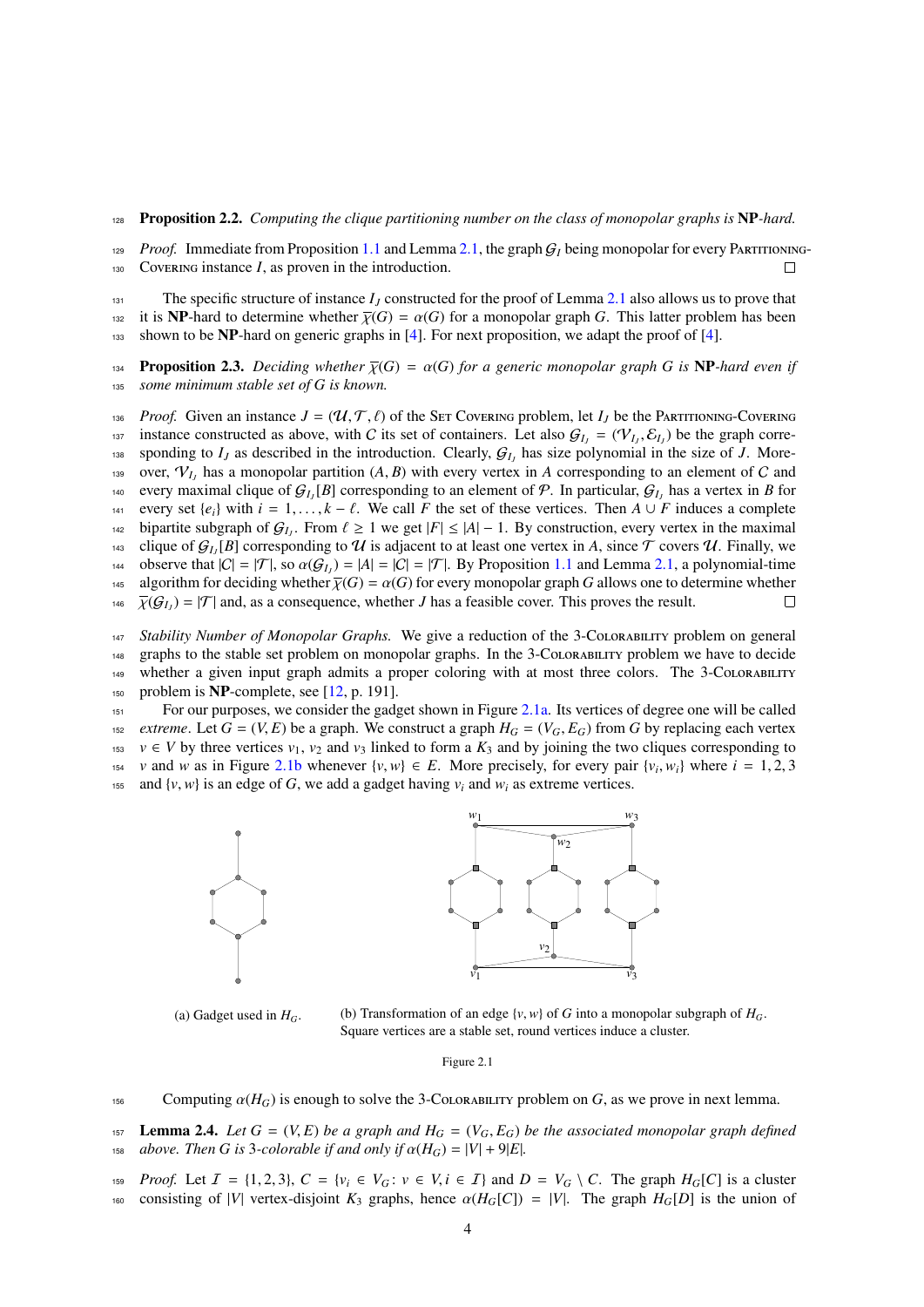161 3|*E*| vertex-disjoint cycles of length six, thus  $\alpha(H_G[D]) = 9|E|$ . Since *C* and *D* partition  $V_G$ , we get that  $\alpha(H_G) < |V| + 9|E|$ . The same argument also proves that the right-hand-side value is reached only by 162  $\alpha(H_G) \le |V| + 9|E|$ . The same argument also proves that the right-hand-side value is reached only by the cardinality of stable sets including exactly one vertex for each  $K_3$  corresponding to a vertex of V and the cardinality of stable sets including exactly one vertex for each  $K_3$  corresponding to a vertex of *V* and <sup>164</sup> exactly three vertices per cycle being part of the gadgets corresponding to the edges of *G*.

165 So, if *S* is a maximum stable set of *H<sub>G</sub>* of cardinality  $|V| + 9|E|$ , we get that *v<sub>i</sub>* ∈ *S* implies *w<sub>i</sub>* ∉ *S* whenever  $\{v, w\} \in E$ . Otherwise, *S* would contain at most two vertices in the cycle of the gadget having  $v_i$ 166 167 and *w<sub>i</sub>* as extreme vertices. It follows that, whenever  $\{v, w\} \in E$ , if  $v_i \in S$  for some *i* ∈ *I* then  $w_j \in S$  for some *i* ∈ *I* \  $\{i\}$ , as *S* contains one vertex for each  $K_3$  corresponding to a vertex of some *j* ∈ *I* \ {*i*}, as *S* contains one vertex for each  $K_3$  corresponding to a vertex of *V*. As a consequence, 169 assigning color  $i \in I$  to vertex *v* such that  $v_i \in S$  yields a proper coloring of *G* using at most three colors.

170 Conversely, let *G* be 3-colorable with colors in *I*. We define the stable set  $S_1 = \{v_i \in V_G : v \in$ *V* has color  $i \in I$ . Let us consider the graph  $H'_G$  obtained from  $H_G$  by removing all vertices in  $S_1$  and their 172 neighbors. Since every vertex  $v \in V$  is assigned a color this implies that all  $K_3$  graphs corresponding to 173 the vertices of *G* are removed. Moreover, at most one vertex per gadget is removed since for every edge  $v, w$ } ∈ *E* vertices *v* and *w* are assigned distinct colors. It follows that  $H'_G$  has 3|*E*| connected components <sup>175</sup> each being either a path on five vertices or a cycle on six vertices. All these connected components admit a stable set of size three, hence a maximum stable set  $S_2$  of  $H'_G$  has size 9|*E*|. Now,  $S = S_1 \cup S_2$  is a stable 177 set of  $H_G$  of cardinality  $|V| + 9|E|$ , hence it is a maximum stable set of  $H_G$ .  $\Box$ 

## <sup>178</sup> Proposition 2.5. *Computing the stability number on the class of monopolar graphs is* NP*-hard.*

*Proof.* The size of  $H_G = (V_G, E_G)$  is polynomial in the size of *G*. By Lemma [2.4](#page-3-1) it is enough to prove that  $H_G$  is monopolar for every graph *G*. Let us consider the partition (*A*, *B*) of  $V_G$  where *A* contains all that  $H_G$  is monopolar for every graph *G*. Let us consider the partition  $(A, B)$  of  $V_G$  where *A* contains all vertices of degree three of the gadgets corresponding to the edges of *G*, while *B* contains all other verti <sup>181</sup> vertices of degree three of the gadgets corresponding to the edges of *G*, while *B* contains all other vertices <sup>182</sup> of  $V_G$ . (Figure [2.1b](#page-3-0) illustrates this partition on the graph  $H_{K_2}$ .) By construction of  $H_G$  the vertices of <sup>183</sup> distinct gadgets corresponding to the edges of *G* are not adjacent except for their extreme vertices, thus *A* is 184 a stable set. The same argument shows that a  $P_3$  in  $H_G[B]$  can only be induced by three extreme vertices of <sup>185</sup> the gadgets used in the construction of *HG*. However, every connected subgraph containing three extreme 186 vertices is a  $K_3$ . Hence  $H_G[B]$  is a cluster and  $(A, B)$  a monopolar partition of  $V_G$ .  $\Box$ 

*Chromatic Number of Monopolar Graphs.* We conclude the section by proving that the 3-COLORABILITY problem on monopolar graphs is NP-complete. This immediately proves that computing the chromatic number of monopolar graphs is NP-hard in general. We adapt a well-known reduction of the 3-SAT prob-190 lem to 3-Colorability problem on general graphs [\[13,](#page-7-20) Thm. 2.1].

191 An instance of the 3-SAT problem is a set of disjunctive clauses each consisting of three literals from <sup>192</sup> a given set of positive and negated variables. The goal is to determine the existence of a *truth assignment* <sup>193</sup> for the instance, *i.e.,* an assignment of boolean values to the variables making all clauses true. The 3-SAT 194 problem is  $NP$ -complete [\[12,](#page-7-18) p. 259].

<sup>195</sup> Our reduction relies on two gadgets. The first gadget is constructed by first taking a *diamond* obtained 196 from  $K_4$  by removing an edge. We call p and q the two vertices of the diamond of degree two and f and t 197 the other two vertices. For every variable x of the given instance, we add a cycle of length five having  $p$  as 198 a vertex. The neighbors of *p* in the cycle of variable *x* will be referred to as *x* and  $\bar{x}$ . Finally, we link the <sup>199</sup> remaining two vertices of the cycle to vertex *q*. In Figure [2.2a](#page-5-0) we illustrate this gadget for two variables *x* <sup>200</sup> and *y*.

<sup>201</sup> The second gadget is depicted in Figure [2.2b](#page-5-0) and it is the same that is used in [\[13\]](#page-7-20). We call it *clause* <sup>202</sup> *gadget*. A vertex of a clause gadget is a *literal vertex* if it has degree one and *truth vertex* if it has degree <sup>203</sup> two.

<sup>204</sup> Given an instance *I* of the 3-SAT problem, we construct a graph *G<sup>I</sup>* as follows. We start with a gadget <sup>205</sup> of the first type as above. Subsequently, for every clause  $C = (\ell_1, \ell_2, \ell_3)$  of *I* we create a clause gadget whose literal vertices are identified with the vertices of the first gadget corresponding to the same l whose literal vertices are identified with the vertices of the first gadget corresponding to the same literals. <sup>207</sup> Finally, we link the truth vertex of each clause gadget to vertices *p* and *f* .

Lemma 2.6. *The graph G<sup>I</sup>* <sup>208</sup> *is monopolar for every instance I of the* 3-SAT *problem.*

*Proof.* The vertex set of the gadget of first type admits a monopolar partition  $(A, B)$  with  $f, p \in B$  and  $x, \bar{x} \in A$  for every variable x, see Figure 2.2a. The vertex set of a clause gadget has a monopolar partition  $x, \overline{x} \in A$  for every variable *x*, see Figure [2.2a.](#page-5-0) The vertex set of a clause gadget has a monopolar partition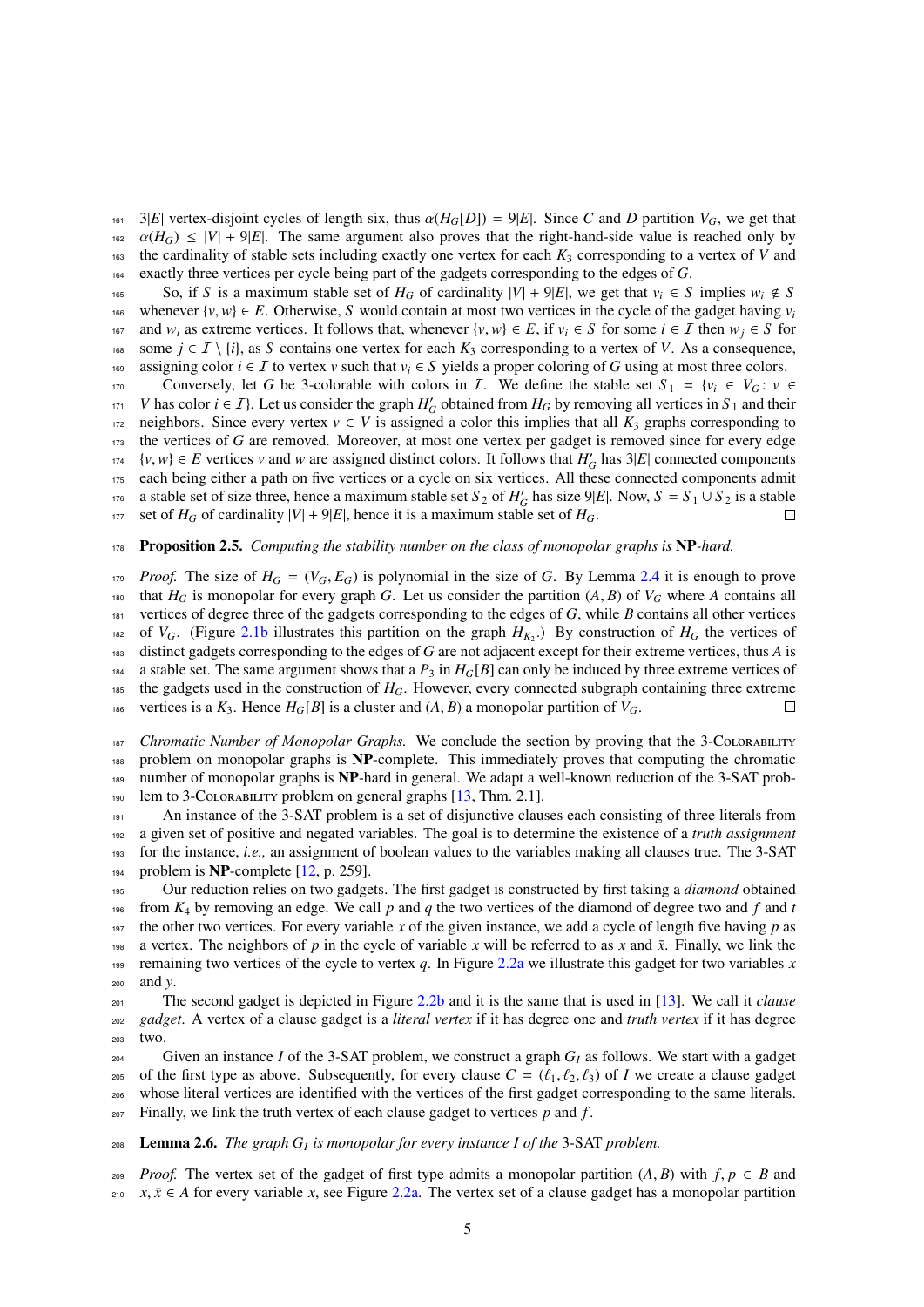<span id="page-5-0"></span>



(a) First monopolar gadget. Square vertices are in *A*, round vertices in *B*.

(b) Clause gadget. It is monopolar: Square vertices are in *A*, round vertices in *B*.

Figure 2.2

211 (*A*, *B*) in which all literal vertices and the truth vertex belong to *A*, see Figure [2.2b.](#page-5-0) Hence identifying the literal vertices across gadgets of different type and linking all truth vertices to *p* and *f* does <sup>212</sup> literal vertices across gadgets of different type and linking all truth vertices to *p* and *f* does not break the <sup>213</sup> monopolarity.  $\Box$ 

<sup>214</sup> We just sketch the proof of next lemma, as the argument is the same as in classical reductions of the 215 3-SAT problem to the 3-COLORABILITY problem given in  $[13, Thm. 2.1]$  $[13, Thm. 2.1]$ .

Lemma 2.7. *Given an instance I of the* 3-SAT *problem, the graph G<sup>I</sup>* <sup>216</sup> *is* 3*-colorable if and only if there is* <sup>217</sup> *a truth assignment for I.*

<sup>218</sup> *Proof.* The gadget of first type is 3-colorable. Let *F* and *T* be the colors respectively assigned to *f* and *t* 219 and let *N* be the third color in such a 3-coloring (note that  $p$  and  $q$  are colored *N*). A literal is assigned 220 boolean value true if the corresponding vertex in the first gadget is colored  $T$ , otherwise it is assigned  $z_{21}$  false. It is easy to see that, for every variable *x* of *I*, vertices *x* and  $\bar{x}$  cannot be colored *N* and must have <sup>222</sup> distinct colors, so the above is a consistent assignment of boolean values to the variables. As observed  $_{223}$  in [\[13\]](#page-7-20), under the above 3-coloring, the truth vertex of a clause gadget can be colored *T* if and only if at least one literal vertex in the same clause is. Since the truth vertices are all linked to  $f$  and  $p$ , the graph  $G_I$  $224$ <sup>225</sup> is 3-colorable if and only if *I* admits a truth assignment.  $\Box$ 

<sup>226</sup> The proof of the following proposition is now immediate.

<span id="page-5-2"></span><sup>227</sup> Proposition 2.8. *The* 3-Colorability *problem on monopolar graphs is* NP*-complete. Computing the chro-*<sup>228</sup> *matic number on monopolar graphs is* NP*-hard.*

<sup>229</sup> In Section [2.2](#page-5-1) we show that the largest clique of a monopolar graph can be found in polynomial time. 230 In view of this fact, the result of Proposition [2.8](#page-5-2) is quite surprising after observing that  $\omega(G) \leq \chi(G) \leq \omega(G) + 1$  for every monopolar graph  $G = (V, E)$ . It is well-known that the lower bound holds for every  $\omega(G)$  + 1 for every monopolar graph *G* = (*V*, *E*). It is well-known that the lower bound holds for every graph. For the upper bound note that if (*A*, *B*) is a monopolar partition of *V*, then the maximal cliques of 232 graph. For the upper bound note that if  $(A, B)$  is a monopolar partition of *V*, then the maximal cliques of  $G[B]$  can be colored with at most  $\omega(G)$  colors. Then we can assign an additional color to all vertices in A  $G[B]$  can be colored with at most  $\omega(G)$  colors. Then we can assign an additional color to all vertices in *A*  $\omega(G)$  coloring of *G*. to obtain a proper coloring of *G*.

# <span id="page-5-1"></span><sup>235</sup> *2.2. Polynomial-Time Algorithms for Clique Problems on Monopolar Graphs*

<sup>236</sup> We follow to a large extent the definitions given in [\[21\]](#page-7-21). A clique is *maximal* if it is not contained in <sup>237</sup> another clique. A graph class is *hereditary* if it is closed under taking induced subgraphs. A hereditary 238 graph class has *few cliques* if there exists a polynomial  $p(n)$  such that every  $G = (V, E)$  in the class has no<br>239 more than  $p(|V|)$  maximal cliques. The *octahedral graph*  $O_m$  is obtained from  $K_{2m}$  by removing a more than  $p(|V|)$  maximal cliques. The *octahedral graph*  $O_m$  is obtained from  $K_{2m}$  by removing a perfect <sup>240</sup> matching.

For every  $m \in \mathbb{Z}_+$  the octahedral graph  $O_m$  is a complete *m*-partite graph with every part of the partition <sup>242</sup> containing exactly two vertices. Moreover, taking one vertex in each part induces a maximal clique of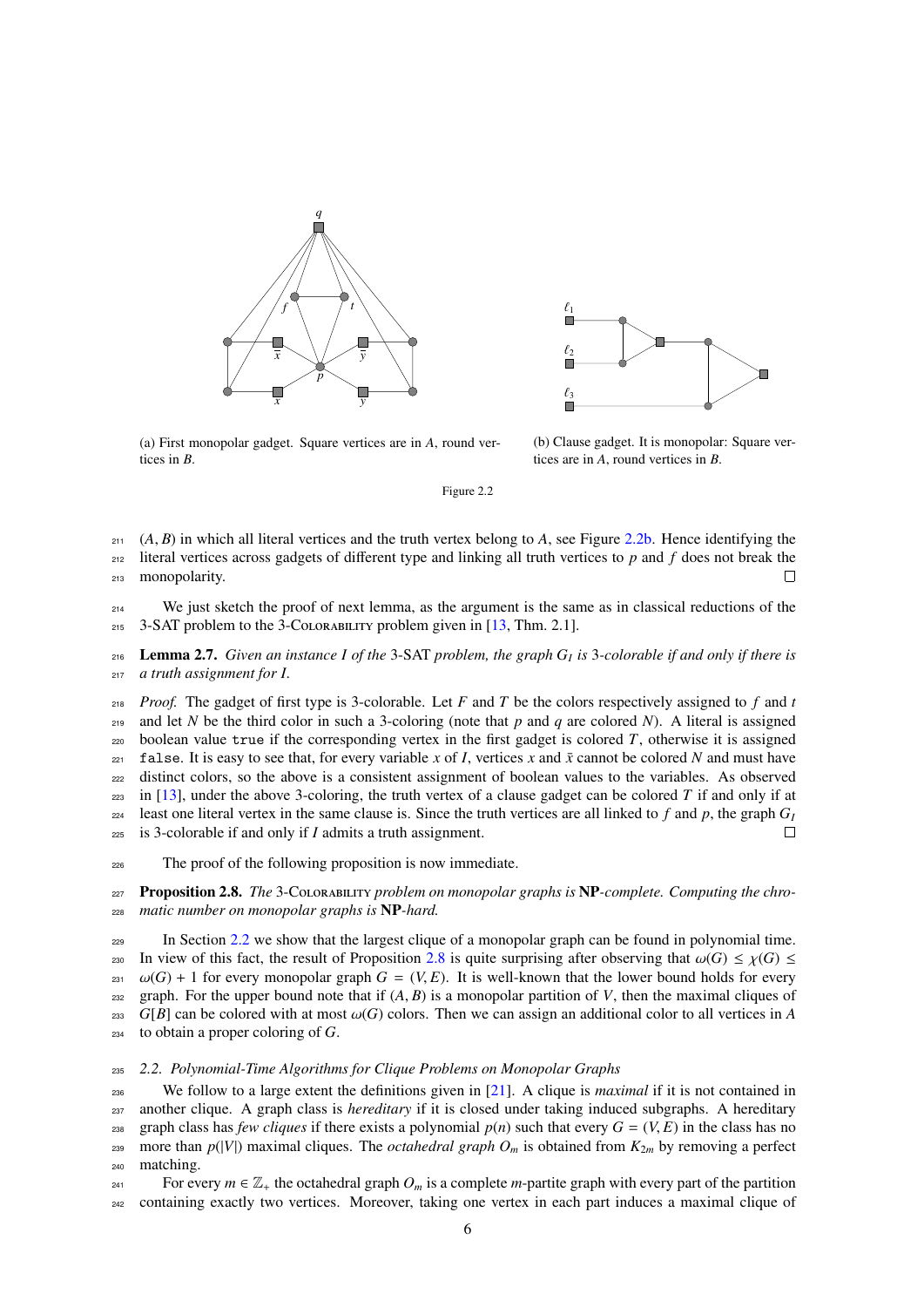$243$  size *m* in  $O_m$  and this easily shows that the class of graphs containing all octahedral graphs has not few <sup>244</sup> cliques. However, octahedral graphs are the only forbidden graphs in hereditary classes having few cliques, as stated in the following result.<sup>[1](#page-6-0)</sup> 245

<span id="page-6-1"></span>**246** Theorem 2.9 (see [\[20\]](#page-7-22)). A hereditary graph class G has few cliques if and only if  $O_m \notin G$  for some 247 *constant*  $m \in \mathbb{Z}_+$ .

<sup>248</sup> We now prove a corollary of Theorem [2.9.](#page-6-1)

<span id="page-6-2"></span>**249** Corollary 2.10. Let  $m \geq 1$  be a fixed integer. The class of  $(K_m$ -free,  $P_3$ -free)-graphs has few cliques.

*Proof.* The class of  $(K_m$ -free,  $P_3$ -free)-graphs is hereditary. Thus by Theorem [2.9](#page-6-1) it suffices to show that  $Q_{m+1}$  is not a  $(K_m$ -free,  $P_3$ -free)-graph. Assume it is. Let A and B denote a vertex partition of  $Q_{m+1$  $251$  *O*<sub>*m*+1</sub> is not a (*K*<sub>*m*</sub>-free, *P*<sub>3</sub>-free)-graph. Assume it is. Let *A* and *B* denote a vertex partition of *O*<sub>*m*+1</sub> such that *O*<sub>*m*+1</sub>[*A*] is *K*<sub>*m*</sub>-free and *O*<sub>*m*+1</sub>[*B*] is *P*<sub>3</sub>-free. We recall that  $O_{m+1}[A]$  is  $K_m$ -free and  $O_{m+1}[B]$  is  $P_3$ -free. We recall that  $O_{m+1}$  is a complete  $(m+1)$ -partite graph. If <sup>253</sup> there are *m* parts in the  $(m+1)$ -partition of  $O_{m+1}$  each having at least one vertex in *A*, then  $O_{m+1}[A]$  contains  $254$  a  $K_m$ . As a consequence, there are at least two parts contained in *B* but this contradicts the hypothesis that 255  $O_{m+1}[B]$  is  $P_3$ -free.  $\Box$ 

<span id="page-6-3"></span>**256 Corollary 2.11.** *Let*  $G = (V, E)$  *be a monopolar graph and c* :  $V \to \mathbb{R}$  *be a weight function on V. Then the*<br>257 MAX-WEIGHT CLIQUE *problem* max $\{c(K): K \text{ is a clique of } G\}$  can be solved in polynomial time. In particu-Max-Weight Clique *problem*  $max{c(K): K$  *is a clique of G can be solved in polynomial time. In particu-*<sup>258</sup> *lar,* ω(*G*) *can be determined in polynomial time.*

*Proof.* The result holds for all graph classes having few cliques, as shown in [\[21\]](#page-7-21). By Corollary [2.10](#page-6-2) this <sup>260</sup> is the case for monopolar graphs which are exactly the  $(K_2$ -free,  $P_3$ -free)-graphs.  $\Box$ 

<sup>261</sup> We conclude with a few observations.

*zeg Remark* 2.12. Let  $G = (V, E)$  be a monopolar graph on *n* vertices and *m* edges and let us assume to know a monopolar partition  $(A, B)$  of  $V$ . Then, representing  $G$  by an adiacency list, the maximal cliques of  $G[B]$ 263 monopolar partition  $(A, B)$  of *V*. Then, representing *G* by an adjacency list, the maximal cliques of *G*[*B*] can<br>264 be constructed in  $O(|B|)$  time. There are  $O(|B|)$  such cliques. Every  $v \in A$  together with its ne be constructed in  $O(|B|)$  time. There are  $O(|B|)$  such cliques. Every  $v \in A$  together with its neighborhood 265 in a maximal clique *H* of *G*[*B*] induces a maximal clique of *G*, whenever the neighborhood of *v* in *H* is 266 nonempty. Moreover, an edge incident to  $v \in A$  belongs to exactly one such a clique. It follows that there  $267$  are  $O(m)$  maximal cliques of *G* with a vertex in *A* and a vertex in *B* and all of them can be constructed in  $268$  *O(m)* when the maximal cliques of *G*[*B*] are known. Every other maximal clique of *G* is either maximal in  $G[B]$  or an isolated vertex of A. Since  $|A| + |B| = n$  constructing all maximal cliques of G takes  $O(n + m)$ <sup>270</sup> time if  $(A, B)$  is known. The above discussion shows that *G* has  $O(n + m)$  maximal cliques. Consequently,<br><sup>271</sup> the MAx-WEIGHT CLIQUE problem can be solved in  $O(n + m)$  time on *G* if  $(A, B)$  is known. In general, the <sup>271</sup> the Max-Weight Clique problem can be solved in  $O(n + m)$  time on *G* if  $(A, B)$  is known. In general, the <br><sup>272</sup> h maximal cliques of a graph with *n* vertices and *m* edges can be listed in  $O(hnm)$  time [231]. Thus the <sup>272</sup> *h* maximal cliques of a graph with *n* vertices and *m* edges can be listed in *O*(*hnm*) time [\[23\]](#page-7-23). Thus the  $_{273}$  maximal cliques of a monopolar graph can be listed in  $O(n^2m + nm^2)$  time if no monopolar partition is <sup>274</sup> explicitly known and this gives a more direct proof of Corollary [2.11.](#page-6-3) <sup>275</sup> *Remark* 2.13*.* Corollary [2.11](#page-6-3) and the results shown in [\[21\]](#page-7-21) imply that the problem of partitioning the

 vertices of a monopolar graph into at most *k* cliques is polynomially solvable whenever *k* is constant (*i.e.,*  $277$  it is not part of the input). We sketch the overall idea of a polynomial algorithm, referring the reader to [\[21,](#page-7-21) p. 133] for a more detailed treatment. One first shows that only maximal cliques are needed in a *k*-covering of the vertices into cliques; next, since *k* is constant and the number of maximal cliques is polynomially 280 bounded, enumerating all subsets of maximal cliques of cardinality  $k$  can be done in polynomial time; finally, evaluating whether a set of cliques covers all vertices can be done in quadratic time and this yields the result.

## <sup>283</sup> Acknowledgements

<sup>284</sup> This research is partially funded by Regione Lombardia, POR FESR 2014-2020, project AD-COM – <sup>285</sup> Advanced Cosmetic Manufacturing [\[1\]](#page-7-24).

<span id="page-6-0"></span><sup>&</sup>lt;sup>1</sup>We point out that we were not able to find the resource  $[20]$ . However, Theorem [2.9](#page-6-1) is cited in  $[21]$  as well as in the following webpage maintained by the author of [\[20\]](#page-7-22): <http://www.eprisner.de/Journey/Cliques.html>.